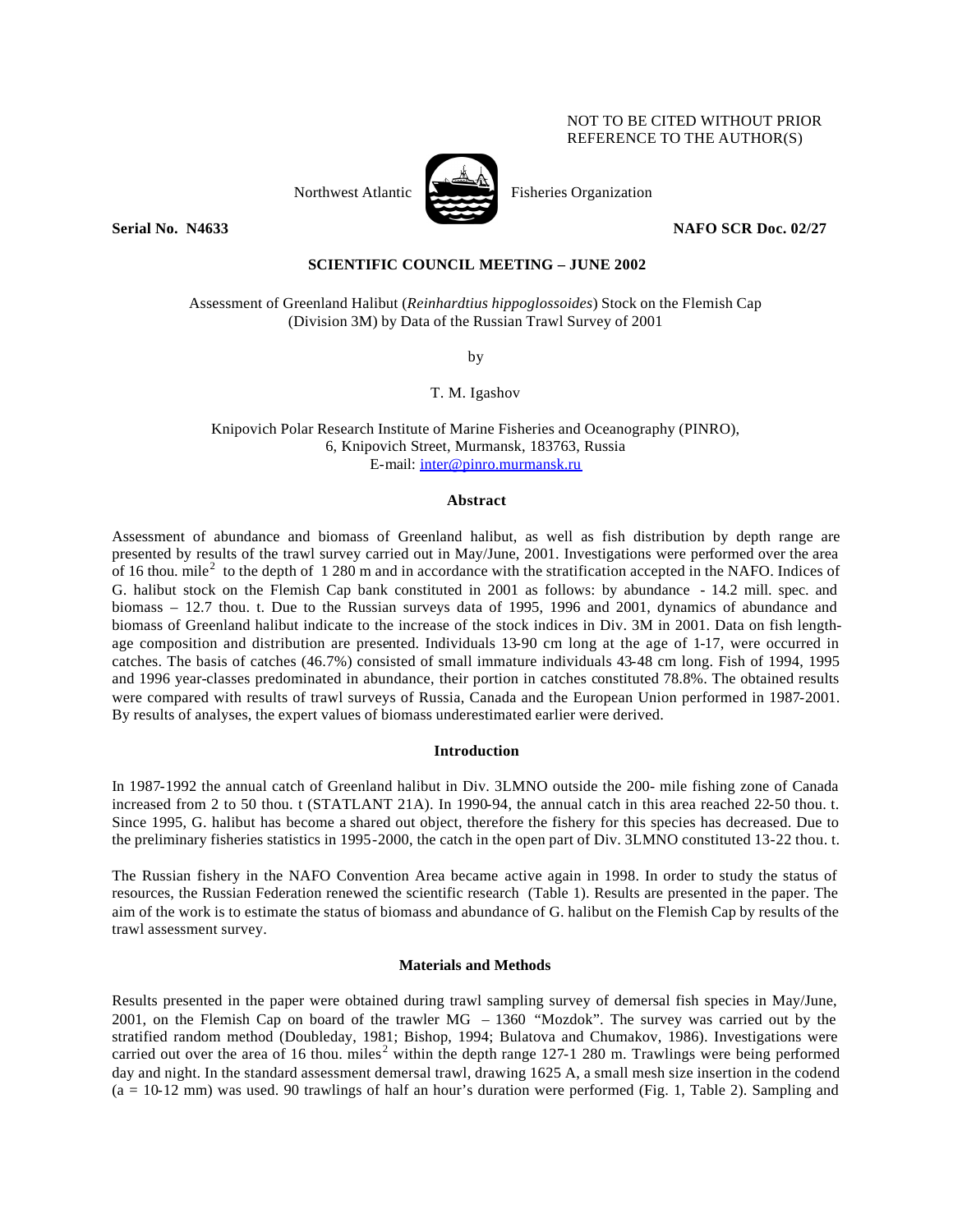### **Results and Discussion**

During the survey, Greenland halibut were found in catches over the whole surveyed area of the Flemish Cap, excluding the most shallow strata 501 and 502 in the depth range of 127-146 m (Table 2). In strata at depths from 187 to 731 m, average catches of G. halibut per one assessment trawling did not exceed 11.2 kg. The main number of halibut was distributed over strata area with depth range 732-1 280 m. The densest concentrations were registered in strata 534, 533 and 524 in which the average catch per one trawling constituted 108.0, 42.9 and 34.4 kg, correspondingly.

The results of Russian surveys carried out on the Flemish Cap in 1995 and 1996 were published earlier (Savvatimsky and Vaskov, 1997) and are in Tables 1, 3 and 4. In 1995, the investigations were carried out in the area of 10 thou. miles<sup>2</sup> in the depth range from 127 to 731 m. In 1996, the area of 12 thou. miles<sup>2</sup> was surveyed within depth range from 127 to 914 m. Indices of stock in 1995 and 1996 constituted 2.5 and 2.8 mill. spec. by abundance and 1.1 and 1.2 thou. t by biomass, correspondingly. Due to data of the trawl survey of 2001, the indices of abundance and biomass were calculated and constituted 14.2 mill. spec. and 12.7 thou. t, correspondingly. The results obtained in 2001 exceeded the previous Russian values of 1995 and 1996 as follows: 18-19 times – the abundance and 8-9 times – the biomass.

The increase of indices of assessment can be explained as follows. On the one side, it is a consequence of the fact that in 2001 the survey was performed at large area and depths. A part of biomass in the depth range 915-1280 m constituted 66.7% (Fig. 4). The main part of Greenland halibut biomass on the Flemish Cap was distributed within those deepwater strata, which were not surveyed before. On the other side, the comparison of stock indices obtained for depth range 185-731 m by the Russian surveys shows the increase of abundance and biomass in 2001. Index of abundance increased in 2001 up to 2.9 thou. t that is 13% higher than that of 1995 (2.5 thou. t) and 86% higher than that of 1996 (1.5 thou. t). Correspondingly, index of biomass in 2001 was 48% higher than that of 1995 (1.1 thou. t) and 435% higher than that of 1996 (0.3 thou. t).

Individuals 13-90 cm long and at the age of 1-17 occurred in catches. The basis of catches (46.7%) consisted of small immature fish 43-48 cm long. Length of G. halibut increased with the increase of the trawling depth. The number of specimens less than 30 cm constituted 9.4% in average. Fish of 1994, 1995 and 1996 year classes predominated in abundance (78.8%), their portion in catches was presented as 17.7, 36.8 and 24.3%, correspondingly (Fig. 2 and 3).

The analysis of results of assessment surveys of Canada in 1996-2000 (Bowering, 2001), the European Union in 1988-2000 (Saborido and Vazquez, 2001) and Russia in 1995, 1996 and 2001 shows that in nearly all the surveys not all the depths were observed where G. halibut were distributed. The most profound investigations were carried out in the Canadian survey of 1996 when depths from 128 to 1 463 m were observed. Later on, in 1997-2000, only strata in the range from 732 to 1 763 m were investigated during the surveys of Canada. Surveys of the European Union were carried out at less depths from 127 to 731 m. Consequently during the whole period of observations, G. halibut stock was estimated not in the whole. It is possible to calculate the value of these incomplete estimations. In this case, the survey of Canada of 1996 can be taken as a standard. Then, basing on data on distribution of biomass in different depth ranges of this survey, it is necessary to interpolate the derived data on the results of other surveys. The comparative analysis of the mentioned surveys performed in this way allows to estimate, approximately the underestimated biomass of Greenland halibut on the Flemish Cap as follows:

- in the Russian survey of  $1995 80 90\%$ ;
- in the Russian survey of  $1996 60-70\%$ ;
- in the Russian survey of  $2001 5-10\%$ ;
- in the Canadian surveys of  $1997-2000-10-30\%$ ;
- in the EU surveys of  $1988-2000 50-70%$ .

The analysis of underestimated biomass shows that assessments of the stock were often registered lower than should be. Data of surveys of Canada, the European Union and Russian indicate that values of G. halibut stock in Div. 3M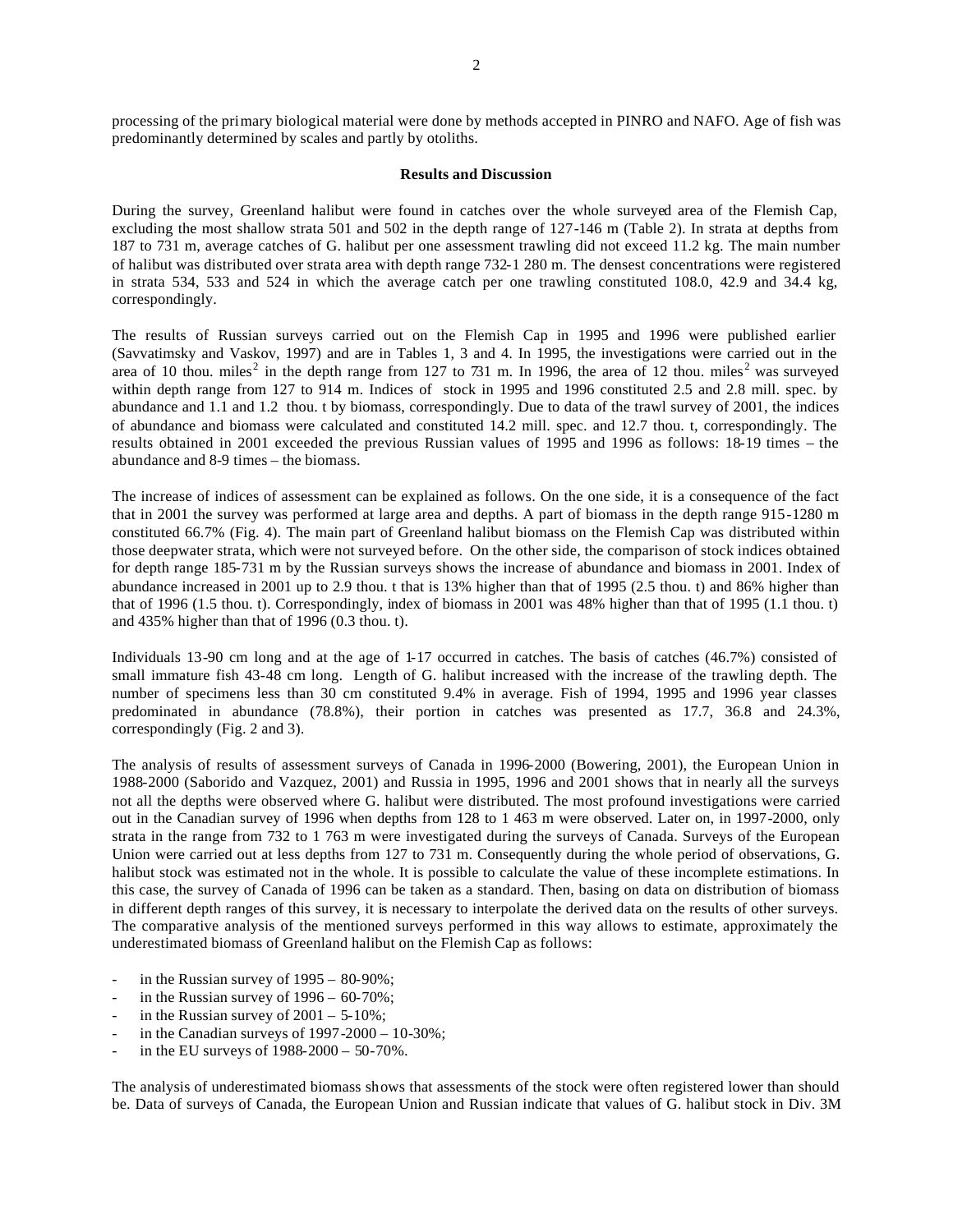fluctuate greatly from year to year. In general, considering results of Russian surveys of 1995, 1996 and 2001, there is a tendency of Greenland halibut stock to increase in strata with similar depth ranges.

#### **References**

- BISHOP, C. A. MS 1994. Revisions and additions to stratification schemes used during research vessel surveys in NAFO Subareas 2 and 3. NAFO SCR Doc. 94/43, Serial No. N2413, 23 p.
- BOWERING, W. R. MS 2001. Population Trends in the Greenland halibut (*Reinhardtius hippoglossoides*) Resource of NAFO Subarea 2 and Divisions 3KLMNO based on Canadian Research Vessel Survey Results during 1978-2000. NAFO SCR Doc. 01/39, Serial No. N4417, 43 p.
- BULATOVA, A. Y., and A. K. CHUMAKOV. MS 1986. USSR trawl surveys in NAFO Subarea 0, 2, 3. NAFO SCR Doc. 86/66, Serial No. N1183, 13 p.
- DOUBLEDAY, W. G. Editor. 1981. Manual on groundfish survey in the Northwest Atlantic. NAFO Scientific Council Studies. No 2. Dartmouth, Canada, 55 p.
- SABORIDO, F., and A. VÁZQUEZ. MS 2001. Results from Bottom Trawl Survey on Flemish Cap of July 2000. NAFO SCR Doc. 01/22, Serial No N4390, 55 p.
- SAVVATIMSKY, P. I., and A. A. VASKOV. MS 1997. Results of Russian surveys on assessment of Greenland halibut stock in the Flemish Pass and on the Flemish Cap in 1996. NAFO SCR Doc. 97/10, Serial No. N2837, 11 p.

Table 1. A list of Russian trawl surveys in 1995, 1996, 2001.

| Year | Vessel                | Valid tows | Area, sq.miles | <b>Dates</b>    |
|------|-----------------------|------------|----------------|-----------------|
| 1995 | $MI - 0708$ "Olenica" | 58         | 10555          | $20.05 - 29.05$ |
| 1996 | $MI - 8339$ "Olaine"  | 76         | 11961          | $30.04 - 12.05$ |
| 2001 | MG-1360 "Mozdok"      | 90         | 15760          | $10.05 - 04.06$ |

Note: No investigations were carried out in 1997-2000.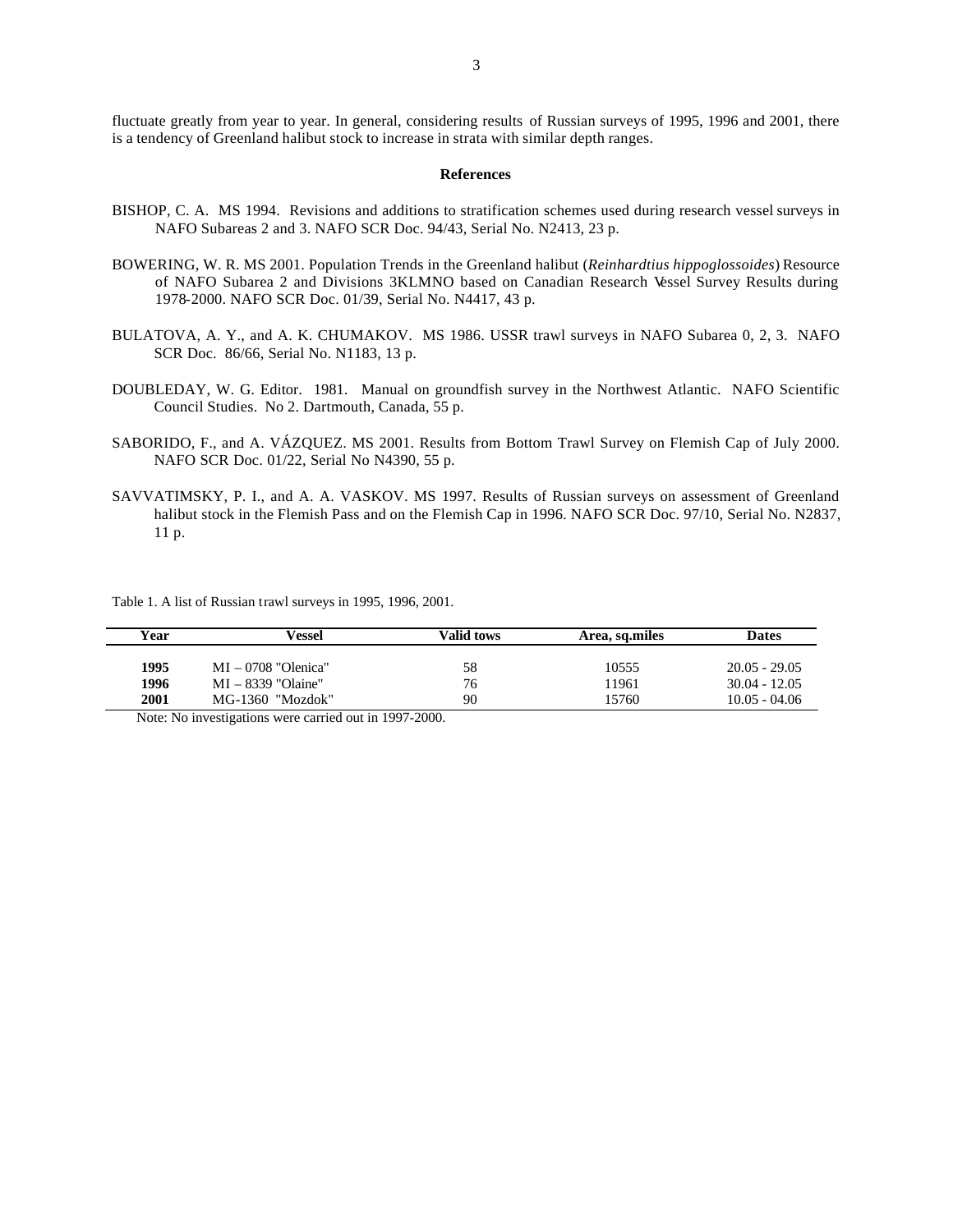|                |           |                   | Mean catch on            |           |         |           |              |  |  |
|----------------|-----------|-------------------|--------------------------|-----------|---------|-----------|--------------|--|--|
| <b>Stratum</b> | Depth, m  | Area,             | No of                    | valid tow |         |           | <b>Index</b> |  |  |
|                |           | mile <sup>2</sup> | tows                     |           |         |           |              |  |  |
|                |           |                   |                          | fish      | kg      | abundance | Biomass,     |  |  |
|                |           |                   |                          |           |         | '000'     | tons         |  |  |
|                |           |                   |                          |           |         |           |              |  |  |
| 501            | 127-146   | 342               | $\mathfrak{Z}$           | 0.0       | 0.0     | 0.0       | 0.0          |  |  |
| 502            | 147-183   | 838               | 3                        | 0.0       | 0.0     | 0.0       | 0.0          |  |  |
| 503            | 185-256   | 628               | 3                        | 0.3       | 0.0     | 15.5      | 1.8          |  |  |
| 504            | 185-256   | 348               | 3                        | 3.7       | 0.7     | 94.5      | 18.1         |  |  |
| 505            | 185-256   | 703               | 3                        | 8.0       | 0.2     | 416.6     | 10.1         |  |  |
| 506            | 185-256   | 496               | 3                        | 0.3       | $0.0\,$ | 12.2      | 0.5          |  |  |
| 507            | 258-366   | 822               | $\mathfrak{Z}$           | 5.3       | 1.0     | 324.7     | 58.1         |  |  |
| 508            | 258-366   | 646               | 3                        | 4.0       | 1.8     | 191.4     | 86.5         |  |  |
| 509            | 258-366   | 314               | 3                        | 0.3       | 0.1     | 7.8       | 3.0          |  |  |
| 510            | 258-366   | 951               | 3                        | 2.7       | 2.7     | 187.9     | 187.9        |  |  |
| 511            | 258-366   | 806               | 3                        | 1.7       | 0.2     | 99.5      | 10.3         |  |  |
| 512            | 367-549   | 670               | 3                        | 5.7       | 4.3     | 281.2     | 211.1        |  |  |
| 513            | 367-549   | 249               | 3                        | 7.3       | 5.5     | 135.3     | 101.8        |  |  |
| 514            | 367-549   | 602               | $\overline{3}$           | 2.7       | 2.7     | 118.9     | 118.9        |  |  |
| 515            | 367-549   | 666               | 3                        | $1.0\,$   | 0.3     | 49.3      | 16.9         |  |  |
| 516            | 550-731   | 634               | 3                        | 14.0      | 11.2    | 657.5     | 526.5        |  |  |
| 517            | 550-731   | 216               | $\overline{c}$           | 5.0       | 4.0     | 80.0      | 63.3         |  |  |
| 518            | 550-731   | 210               | 3                        | 4.3       | 3.5     | 67.4      | 54.4         |  |  |
| 519            | 550-731   | 414               | $\overline{\mathcal{L}}$ | 4.5       | 3.1     | 138.0     | 93.9         |  |  |
| 520            | 732-914   | 525               | 3                        | 18.7      | 15.5    | 725.9     | 604.4        |  |  |
| 524            | 732-914   | 253               | 3                        | 35.0      | 34.4    | 655.9     | 644.9        |  |  |
| 528            | 732-914   | 530               | 3                        | 34.3      | 27.7    | 1347.9    | 1085.8       |  |  |
| 533            | 732-914   | 98                | $\overline{c}$           | 48.5      | 42.9    | 352.1     | 311.2        |  |  |
| 521            | 915-1097  | 517               | $\overline{3}$           | 13.3      | 14.6    | 510.6     | 558.1        |  |  |
| 525            | 915-1097  | 226               | $\overline{c}$           | 13.0      | 20.4    | 217.6     | 340.9        |  |  |
| 529            | 915-1097  | 488               | $\overline{3}$           | 29.7      | 25.0    | 1072.4    | 903.8        |  |  |
| 532            | 915-1097  | 238               | 3                        | 14.7      | 12.0    | 258.6     | 211.7        |  |  |
| 534            | 915-1097  | 486               | 3                        | 108.0     | 108.0   | 3888.0    | 3888.0       |  |  |
| 522            | 1098-1280 | 533               | 3                        | 18.3      | 22.3    | 723.8     | 882.1        |  |  |
| 526            | 1098-1280 | 177               | $\overline{c}$           | 8.0       | 10.7    | 104.9     | 140.6        |  |  |
| 530            | 1098-1280 | 1134              | 3                        | 18.0      | 18.1    | 1512.0    | 1522.3       |  |  |
|                |           |                   |                          |           |         |           |              |  |  |
| <b>Total</b>   |           | 15760             | 90                       |           |         | 14247.5   | 12657.0      |  |  |

Table 2. Results from the trawl survey for Greenland halibut in Div. 3M, 2001.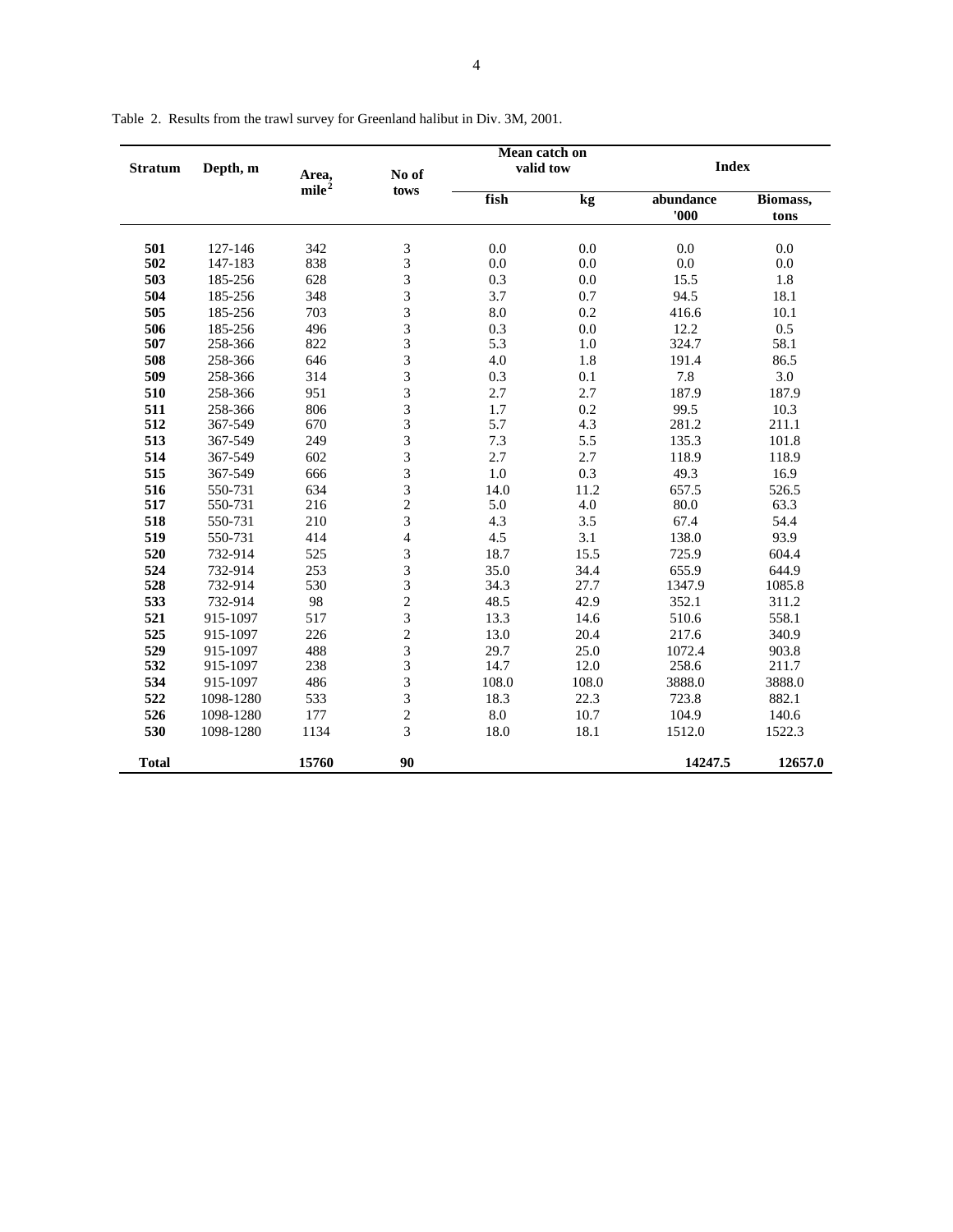| <b>Stratum</b> | Depth, m  | Mean catch on valid tow |      |       |      |         |       |  |
|----------------|-----------|-------------------------|------|-------|------|---------|-------|--|
|                |           | No                      |      |       | Kg   |         |       |  |
|                |           | 1995                    | 1996 | 2001  | 1995 | 1996    | 2001  |  |
| 501            | 127-146   | 0.0                     | 0.0  | 0.0   | 0.0  | 0.0     | 0.0   |  |
| 502            | 147-183   | 0.0                     | 0.0  | 0.0   | 0.0  | 0.0     | 0.0   |  |
| 503            | 185-256   | 2.3                     | 1.3  | 0.3   | 0.1  | 0.2     | 0.0   |  |
| 504            | 185-256   | 0.0                     | 0.7  | 3.7   | 0.0  | 0.0     | 0.7   |  |
| 505            | 185-256   | 1.3                     | 1.0  | 8.0   | 0.4  | 0.1     | 0.2   |  |
| 506            | 185-256   | 0.7                     | 1.0  | 0.3   | 0.0  | 0.1     | 0.0   |  |
| 507            | 258-366   | 4.3                     | 9.0  | 5.3   | 0.5  | 1.3     | 1.0   |  |
| 508            | 258-366   | 0.3                     | 3.7  | 4.0   | 0.0  | 0.4     | 1.8   |  |
| 509            | 258-366   | 0.3                     | 0.3  | 0.3   | 0.0  | 0.0     | 0.1   |  |
| 510            | 258-366   | 2.3                     | 3.3  | 2.7   | 0.2  | 0.4     | 2.7   |  |
| 511            | 258-366   | 4.0                     | 0.3  | 1.7   | 0.5  | 0.0     | 0.2   |  |
| 512            | 367-549   | 2.0                     | 1.7  | 5.7   | 0.6  | 0.3     | 4.3   |  |
| 513            | 367-549   | 0.0                     | 0.7  | 7.3   | 0.0  | 0.0     | 5.5   |  |
| 514            | 367-549   | 0.3                     | 0.0  | 2.7   | 0.0  | $0.0\,$ | 2.7   |  |
| 515            | 367-549   | 0.7                     | 0.7  | 1.0   | 0.3  | 0.1     | 0.3   |  |
| 516            | 550-731   | 19.0                    | 4.0  | 14.0  | 12.8 | $2.0\,$ | 11.2  |  |
| 517            | 550-731   | 5.0                     | 0.5  | 5.0   | 5.6  | 0.2     | 4.0   |  |
| 518            | 550-731   | 6.0                     | 0.0  | 4.3   | 4.9  | 0.0     | 3.5   |  |
| 519            | 550-731   | 14.3                    | 2.0  | 4.5   | 5.0  | 0.8     | 3.1   |  |
| 520            | 732-914   |                         | 1.8  | 18.7  |      | 1.3     | 15.5  |  |
| 524            | 732-914   |                         | 2.4  | 35.0  |      | 1.8     | 34.4  |  |
| 528            | 732-914   |                         | 27.7 | 34.3  |      | 19.9    | 27.7  |  |
| 533            | 732-914   |                         | 4.3  | 48.5  |      | 2.3     | 42.9  |  |
| 521            | 915-1097  |                         |      | 13.3  |      |         | 14.6  |  |
| 525            | 915-1097  |                         |      | 13.0  |      |         | 20.4  |  |
| 529            | 915-1097  |                         |      | 29.7  |      |         | 25.0  |  |
| 532            | 915-1097  |                         |      | 14.7  |      |         | 12.0  |  |
| 534            | 915-1097  |                         |      | 108.0 |      |         | 108.0 |  |
| 522            | 1098-1280 |                         |      | 18.3  |      |         | 22.3  |  |
| 526            | 1098-1280 |                         |      | 8.0   |      |         | 10.7  |  |
| 530            | 1098-1280 |                         |      | 18.0  |      |         | 18.1  |  |

Table 3. Data on average catches per one valid tow from the Russian trawl survey for Greenland halibut in Div. 3M by strata in 1995, 1996, 2001.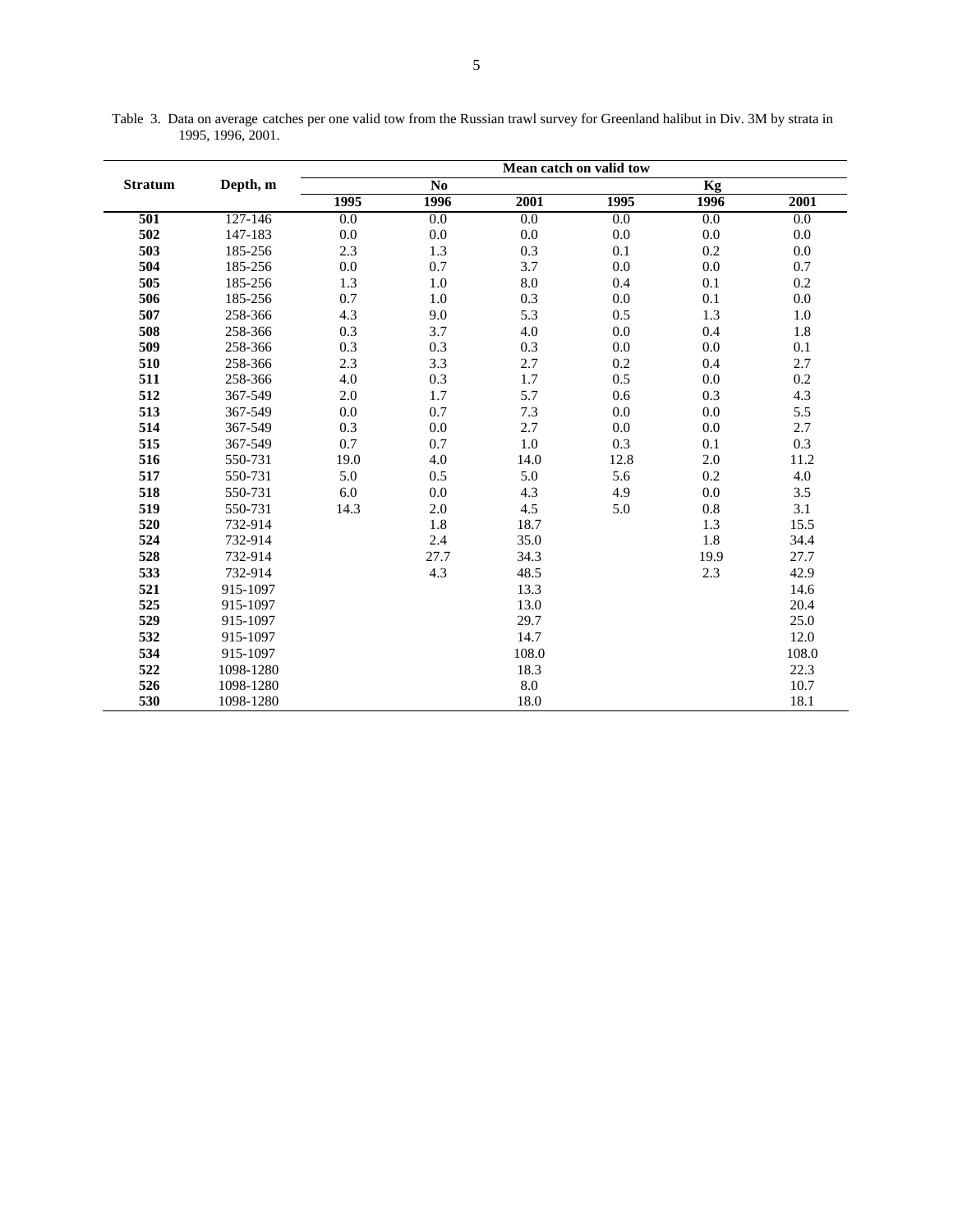|                | Depth, m  | <b>Index</b>   |         |         |               |         |         |  |
|----------------|-----------|----------------|---------|---------|---------------|---------|---------|--|
| <b>Stratum</b> |           | abundance '000 |         |         | biomass, tons |         |         |  |
|                |           | 1995           | 1996    | 2001    | 1995          | 1996    | 2001    |  |
| 501            | 127-146   | 0.0            | 0.0     | 0.0     | 0.0           | 0.0     | 0.0     |  |
| 502            | 147-183   | $0.0\,$        | 0.0     | 0.0     | 0.0           | $0.0\,$ | 0.0     |  |
| 503            | 185-256   | 108.4          | 61.9    | 15.5    | 3.5           | 8.1     | 1.8     |  |
| 504            | 185-256   | 0.0            | 17.3    | 94.5    | 0.0           | 0.3     | 18.1    |  |
| 505            | 185-256   | 70.0           | 52.1    | 416.6   | 19.2          | 5.2     | 10.1    |  |
| 506            | 185-256   | 24.6           | 36.7    | 12.2    | 0.9           | 3.7     | 0.5     |  |
| 507            | 258-366   | 263.6          | 548.0   | 324.7   | 31.8          | 79.3    | 58.1    |  |
| 508            | 258-366   | 15.8           | 175.5   | 191.4   | 0.6           | 18.2    | 86.5    |  |
| 509            | 258-366   | 7.8            | 7.7     | 7.8     | 1.9           | 0.2     | 3.0     |  |
| 510            | 258-366   | 164.1          | 234.6   | 187.9   | 11.3          | 28.4    | 187.9   |  |
| 511            | 258-366   | 238.8          | 19.7    | 99.5    | 30.6          | 2.3     | 10.3    |  |
| 512            | 367-549   | 99.3           | 82.9    | 281.2   | 27.2          | 15.9    | 211.1   |  |
| 513            | 367-549   | $0.0\,$        | 12.4    | 135.3   | $0.0\,$       | 0.8     | 101.8   |  |
| 514            | 367-549   | 14.7           | $0.0\,$ | 118.9   | 0.4           | 0.0     | 118.9   |  |
| 515            | 367-549   | 32.6           | 33.1    | 49.3    | 12.3          | 4.8     | 16.9    |  |
| 516            | 550-731   | 892.3          | 187.9   | 657.5   | 600.5         | 95.9    | 526.5   |  |
| 517            | 550-731   | 80.0           | 8.0     | 80.0    | 90.0          | 3.3     | 63.3    |  |
| 518            | 550-731   | 93.3           | 0.0     | 67.4    | 76.4          | 0.0     | 54.4    |  |
| 519            | 550-731   | 439.5          | 61.3    | 138.0   | 152.1         | 25.5    | 93.9    |  |
| 520            | 732-914   |                | 68.1    | 725.9   |               | 52.4    | 604.4   |  |
| 524            | 732-914   |                | 45.0    | 655.9   |               | 34.6    | 644.9   |  |
| 528            | 732-914   |                | 1086.3  | 1347.9  |               | 781.8   | 1085.8  |  |
| 533            | 732-914   |                | 31.4    | 352.1   |               | 17.0    | 311.2   |  |
| 521            | 915-1097  |                |         | 510.6   |               |         | 558.1   |  |
| 525            | 915-1097  |                |         | 217.6   |               |         | 340.9   |  |
| 529            | 915-1097  |                |         | 1072.4  |               |         | 903.8   |  |
| 532            | 915-1097  |                |         | 258.6   |               |         | 211.7   |  |
| 534            | 915-1097  |                |         | 3888.0  |               |         | 3888.0  |  |
| 522            | 1098-1280 |                |         | 723.8   |               |         | 882.1   |  |
| 526            | 1098-1280 |                |         | 104.9   |               |         | 140.6   |  |
| 530            | 1098-1280 |                |         | 1512.0  |               |         | 1522.3  |  |
| <b>Total</b>   |           | 2543.9         | 2769.9  | 14247.5 | 1058.3        | 1177.7  | 12657.0 |  |

Table 4. Abundance and biomass from the Russian trawl survey for Greenland halibut in Div. 3M by strata in 1995, 1996, 2001.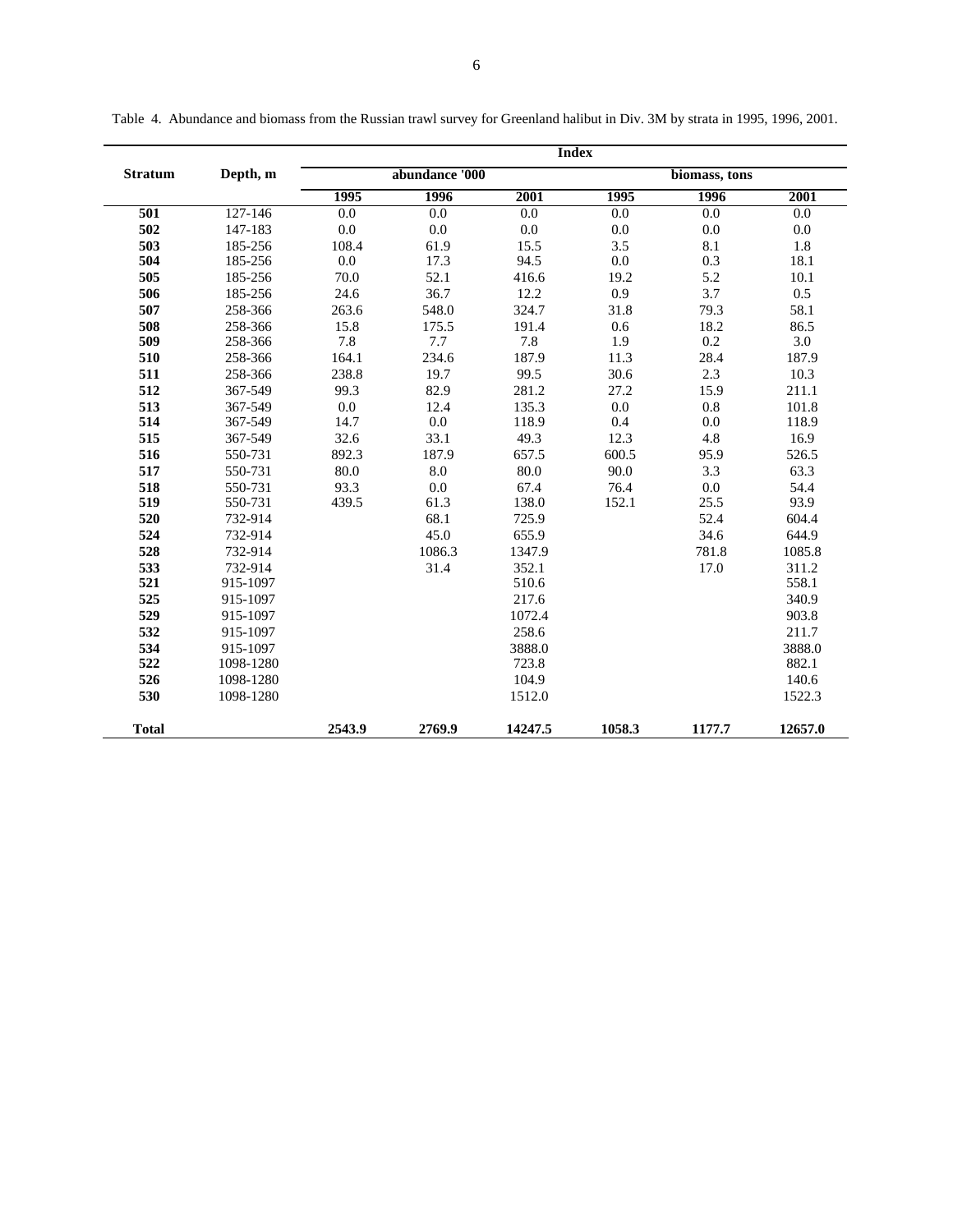

Fig. 1. Position of trawl stations in Div. 3M in 2001.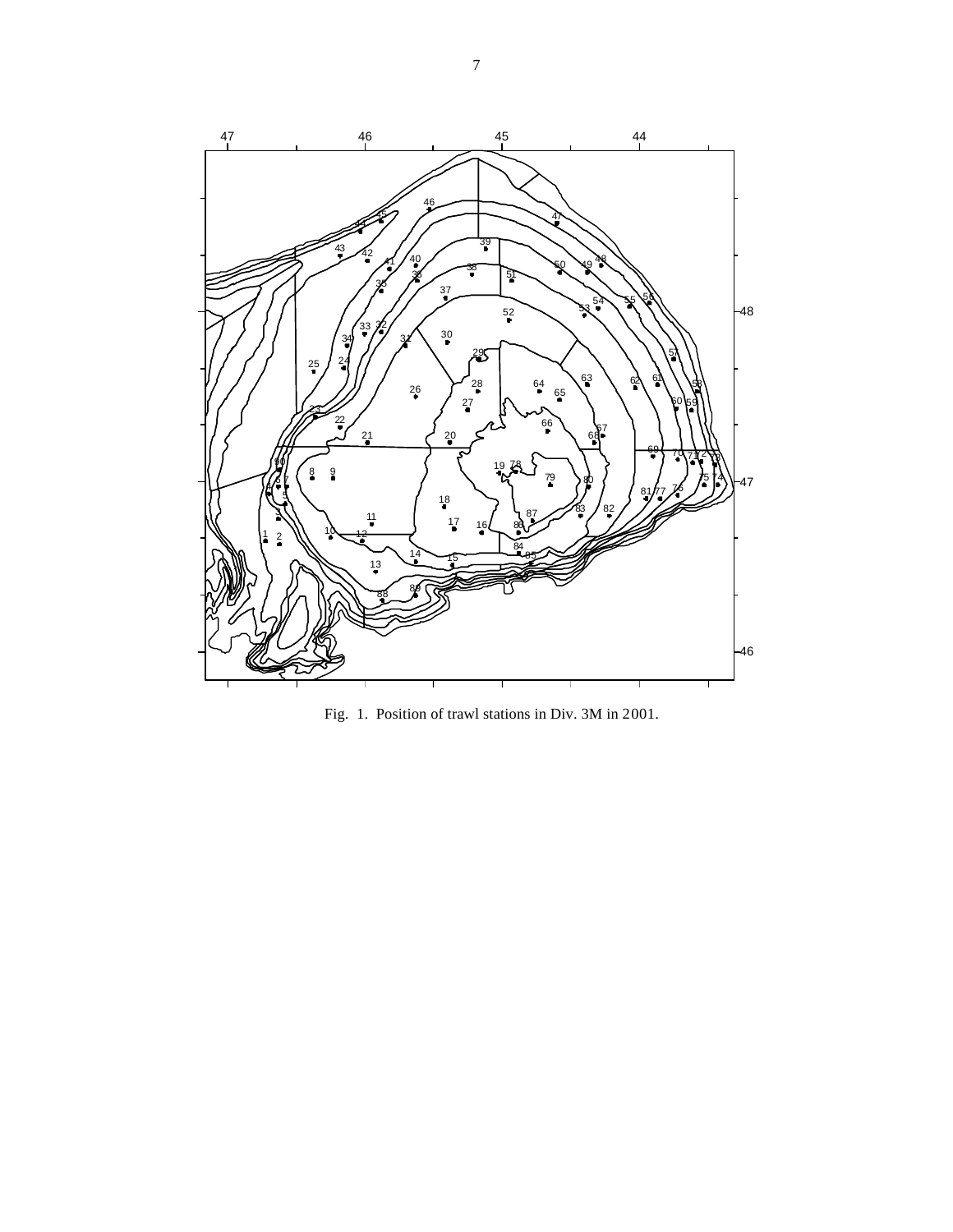

Fig. 2. Length composition of Greenland halibut in Div. 3M in 2001.



Fig. 3. Age composition of Greenland halibut in Div. 3M in 2001.